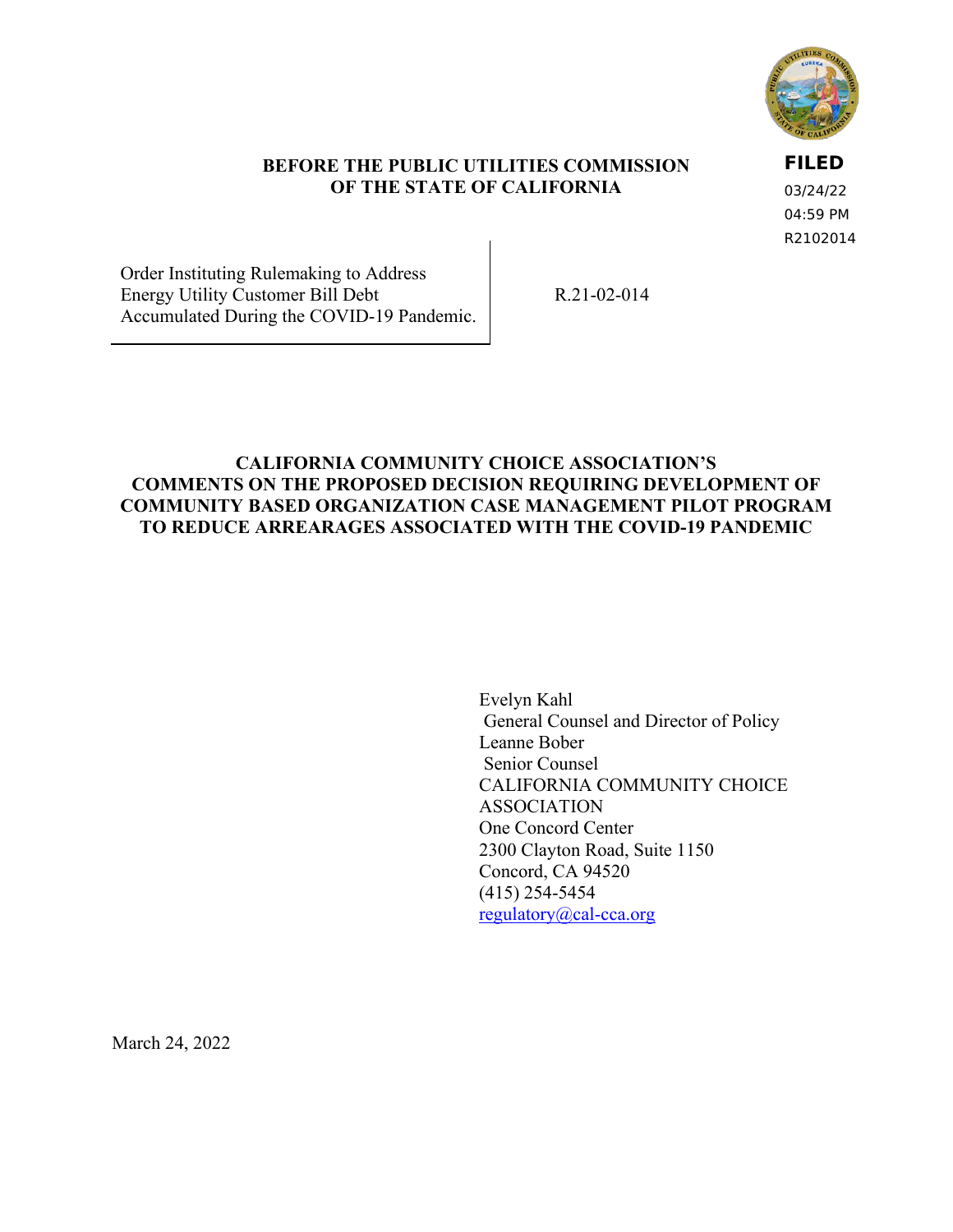## **TABLE OF CONTENTS**

| $\Pi$ . | THE PROPOSED DECISION MUST BE REVISED TO ALLOW ONE<br>REPRESENTATIVE FROM EACH CCA TO PARTICIPATE IN THE CBO                                                 |  |
|---------|--------------------------------------------------------------------------------------------------------------------------------------------------------------|--|
| III.    | THE COMMISSION SHOULD REQUIRE THE CBO PILOT WORKING<br><b>GROUP TO ENSURE THAT CBO TRAINING FOR CASE</b><br>MANAGEMENT SERVICES INCORPORATE CCA PROGRAMS AND |  |
| IV.     | THE PROPOSED DECISION'S RECOMMENDATIONS REGARDING<br>COMMUNITIES TARGETED FOR THE PILOT SHOULD INCLUDE CCA                                                   |  |
| V.      |                                                                                                                                                              |  |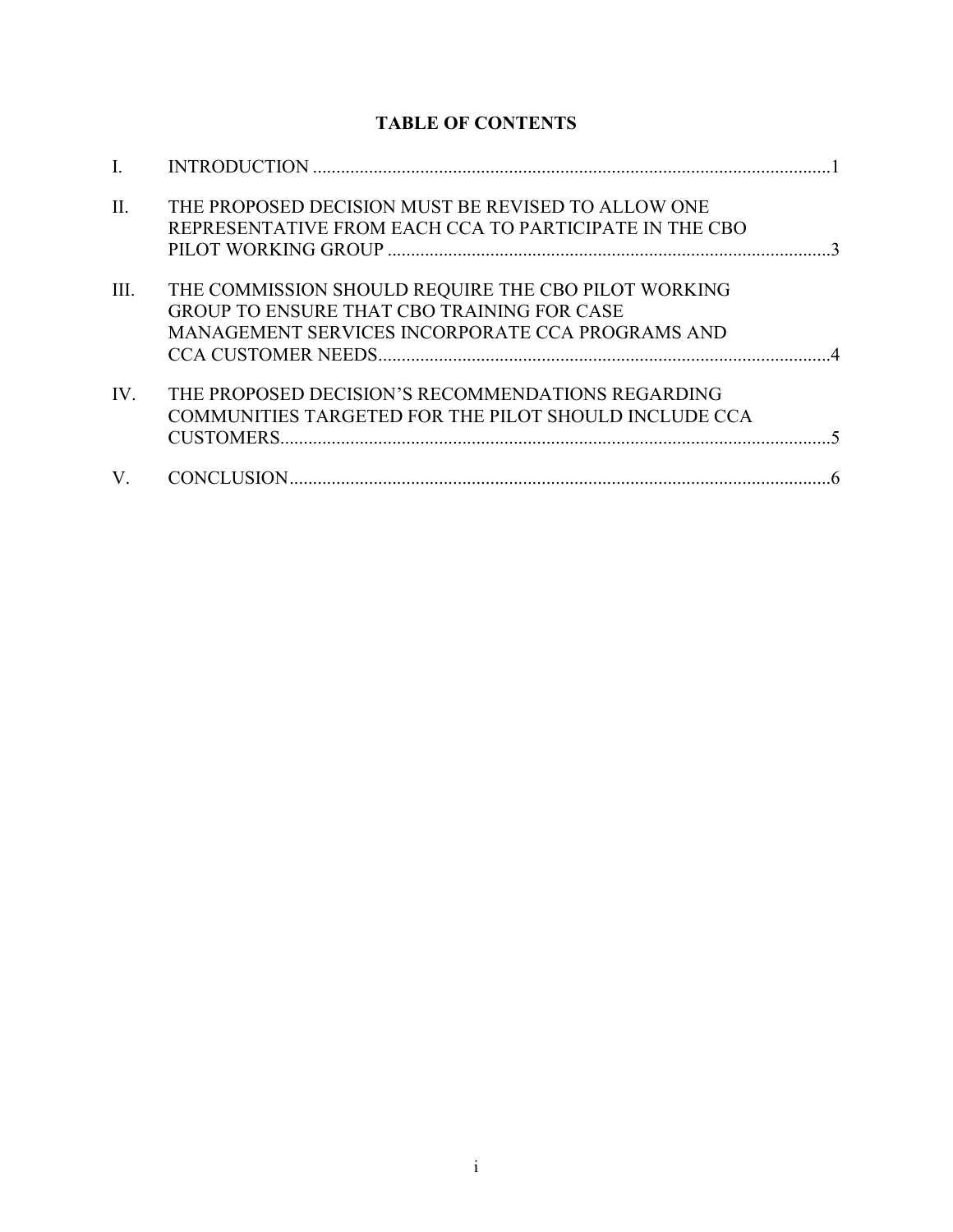# **TABLE OF AUTHORITIES**

| <b>California Public Utilities Commission Decisions</b>                       | Page |  |  |
|-------------------------------------------------------------------------------|------|--|--|
|                                                                               |      |  |  |
|                                                                               |      |  |  |
| <b>California Public Utilities Commision Proceedings</b>                      |      |  |  |
|                                                                               |      |  |  |
|                                                                               |      |  |  |
| <b>California Public Utilities Commission Rules of Practice and Procedure</b> |      |  |  |
|                                                                               |      |  |  |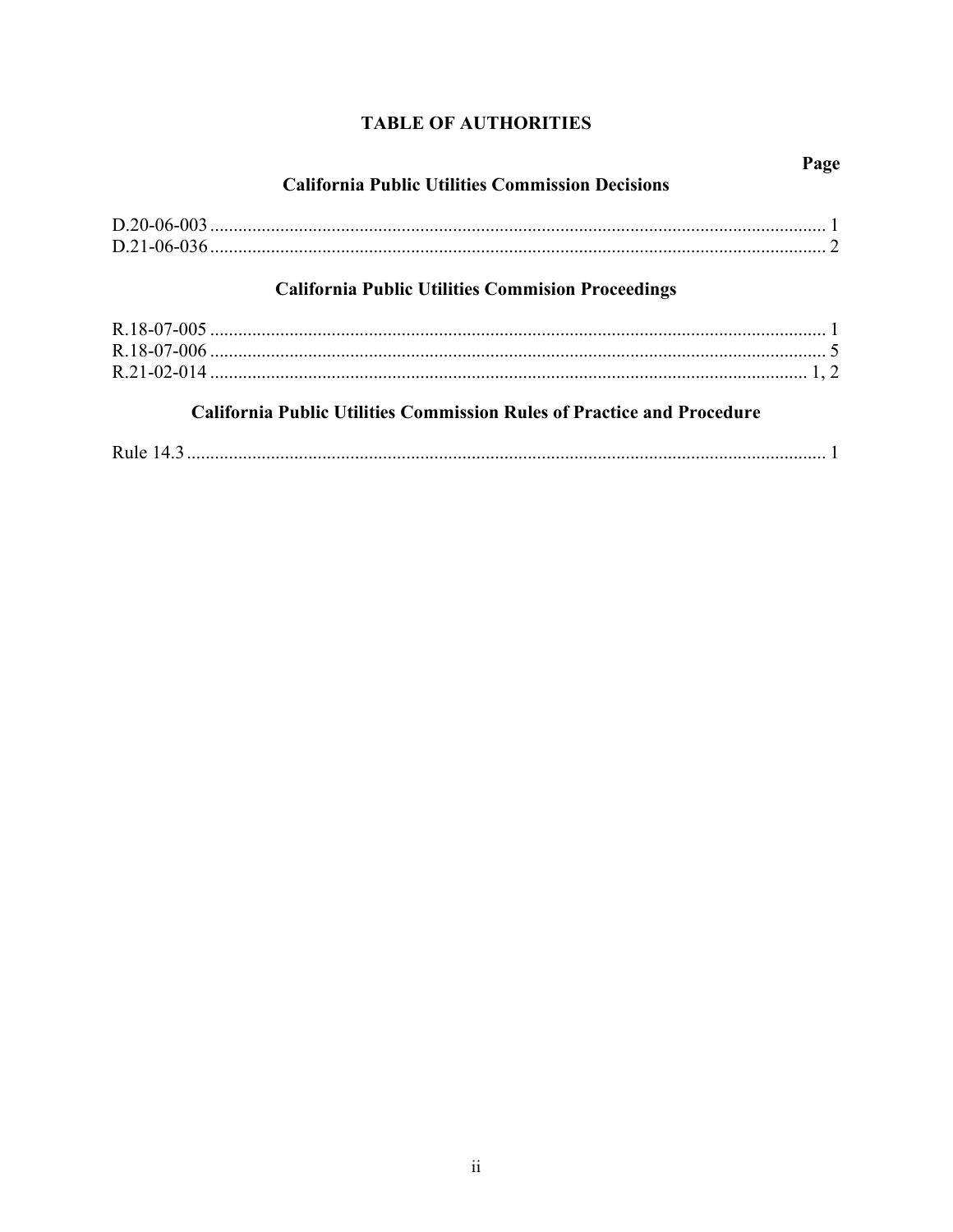#### **SUMMARY OF RECOMMENDATIONS**

CalCCA recommends the following revisions to the Proposed Decision:

- $\checkmark$  Allow one representative from each community choice aggregator (CCA) (and not only a representative from one CCA in each of the investor-owned utility's service territories) participate in the Community Based Organization (CBO) Pilot Working Group;
- $\checkmark$  Require the CBO Pilot Working Group to ensure that CBO training for case management services incorporate CCA programs and CCA customer needs; and
- $\checkmark$  Include CCA unbundled customers in the targeted communities for the CBO Pilot.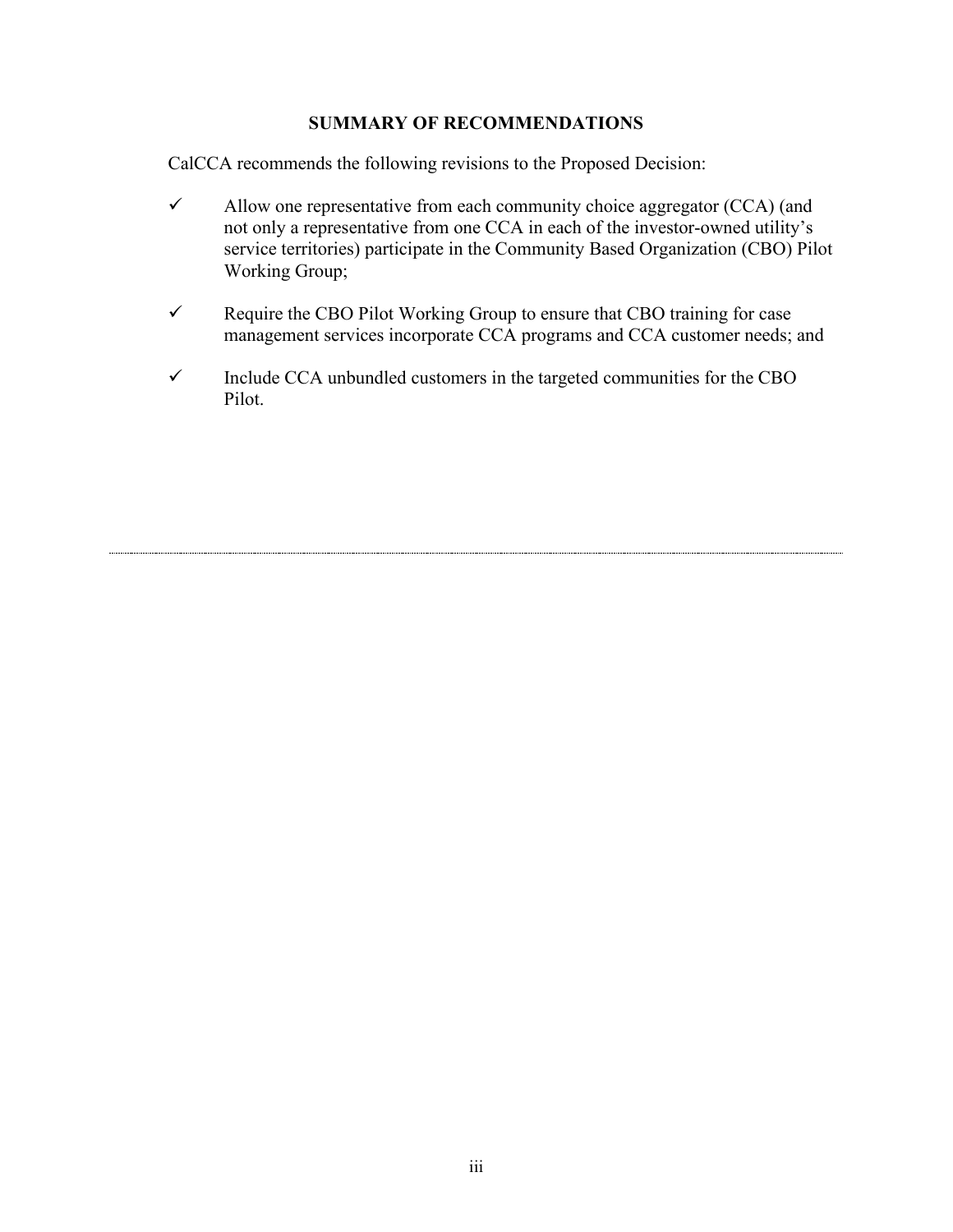#### **BEFORE THE PUBLIC UTILITIES COMMISSION OF THE STATE OF CALIFORNIA**

Order Instituting Rulemaking to Address Energy Utility Customer Bill Debt Accumulated During the COVID-19 Pandemic.

R.21-02-014

#### **CALIFORNIA COMMUNITY CHOICE ASSOCIATION'S COMMENTS ON THE PROPOSED DECISION REQUIRING DEVELOPMENT OF COMMUNITY BASED ORGANIZATION CASE MANAGEMENT PILOT PROGRAM TO REDUCE ARREARAGES ASSOCIATED WITH THE COVID-19 PANDEMIC**

The California Community Choice Association (CalCCA)<sup>[1](#page-4-1)</sup> submits these Comments,

pursuant to Rule 14.3(a) of the California Public Utilities Commission (Commission) Rules of

Practice and Procedure, on the proposed *Decision Requiring Development of Community Based* 

*Organization Case Management Pilot Program to Reduce Arrearages Associated With the* 

*COVID-19 Pandemic* (Proposed Decision), dated March 4, 2022.

#### <span id="page-4-0"></span>**I. INTRODUCTION**

CalCCA appreciates the Commission's ongoing efforts to address the significant

customer utility debt remaining even after the implementation of various programs available for

COVID-19 arrearage and bill relief. The Arrearage Management Plans,<sup>[2](#page-4-2)</sup> COVID-19 Payment

<span id="page-4-1"></span><sup>1</sup> California Community Choice Association represents the interests of 23 community choice electricity providers in California: Apple Valley Choice Energy, Central Coast Community Energy, Clean Energy Alliance, Clean Power Alliance, CleanPowerSF, Desert Community Energy, East Bay Community Energy, Lancaster Choice Energy, Marin Clean Energy, Orange County Power Authority, Peninsula Clean Energy, Pico Rivera Innovative Municipal Energy, Pioneer Community Energy, Pomona Choice Energy, Rancho Mirage Energy Authority, Redwood Coast Energy Authority, San Diego Community Power, San Jacinto Power, San José Clean Energy, Santa Barbara Clean Energy, Silicon Valley Clean Energy, Sonoma Clean Power, and Valley Clean Energy.

<span id="page-4-2"></span><sup>2</sup> Decision (D.) 20-06-003, *Phase I Decision Adopting Rules and Policy Changes to Reduce Residential Customer Disconnections for the Larger California-Jurisdictional Energy Utilities,* R.18-07- 005 (Jun. 11, 2020) (establishing the Arrearage Management Plans to assist eligible customers with eliminating large unpaid arrearages while avoiding disconnection).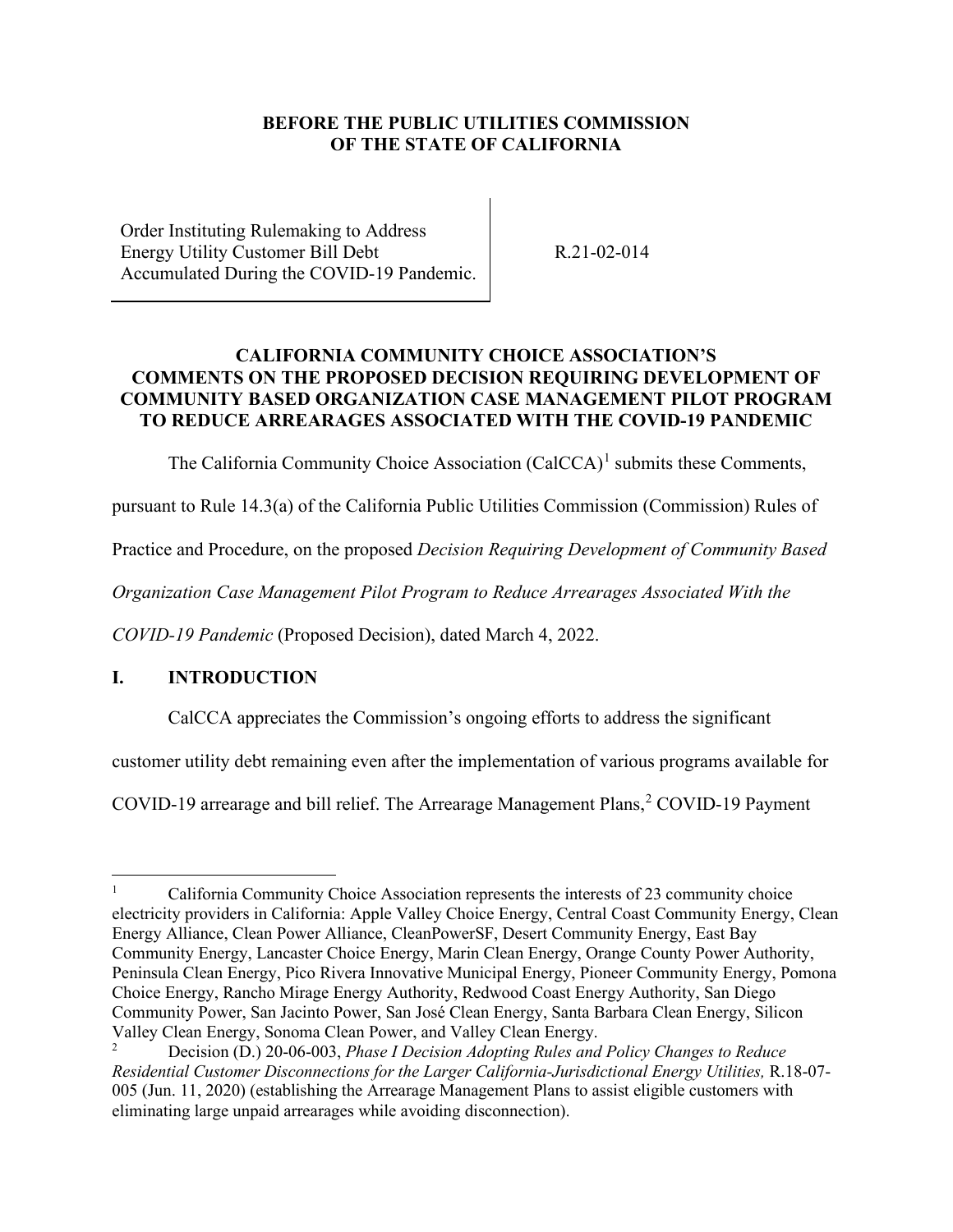Plans,<sup>[3](#page-5-0)</sup> along with other state and federal programs for COVID-19 debt relief are intended to help customers pay their overdue energy bills. In addition, the California Arrearage Payment Program (CAPP) is distributing nearly \$695 million in relief to customers of investor-owned utilities (IOU), community choice aggregators (CCA), and direct access (DA) providers.<sup>[4](#page-5-1)</sup> Of the nearly \$695 million allocated to the IOUs, over \$55 million is being distributed to customers of 23 CCAs.<sup>[5](#page-5-2)</sup> Such a large allocation can be attributed to the fact that CCA customers account for over four million customer accounts, or approximately 32 percent of the load, within the IOU territories.<sup>[6](#page-5-3)</sup>

CalCCA supports the Commission's establishment of a Community Based Organization (CBO) Case Management Pilot Program (CBO Pilot) to assist and provide case management services to the large number of customers with remaining arrearages even after the CAPP assistance. Given the myriad of programs available for relief, as well as choices provided by IOUs *and* CCAs, customer confusion over understanding and resolving utility bill debt is widespread. CalCCA also supports the Proposed Decision's requirements that a working group (CBO Pilot Working Group) be convened to develop and oversee the CBO Pilot. To ensure the effectiveness of the CBO Pilot, CalCCA recommends the following revisions to the Proposed Decision:

<span id="page-5-0"></span><sup>3</sup> D.21-06-036, *Decision Addressing Energy Utility Customer Bill Debt Via Automatic Enrollment in Long Term Payment Plans,* R.21-02-014 (Jun. 24, 2021) (allowing customers up to two years to pay off debt incurred during the COVID-19 pandemic).

<span id="page-5-1"></span><sup>4</sup> *See* CAPP Program Notice No. 2021-06-E2 (Nov. 2, 2021) (total allocations designated for each CCA); CAPP Program Notice No. 2021-10-R (Dec. 28, 2021) (total allocations designated for Direct Access customers).

<span id="page-5-2"></span>*See* CAPP Program Notice No. 2021-06-E2 (Nov. 2, 2021), at 5 (list of CCA arrearages and CAPP allocations).

<span id="page-5-3"></span>This number will rise by close to one million customers as San Diego Gas & Electric Company's customers' transition to San Diego Community Power in 2022.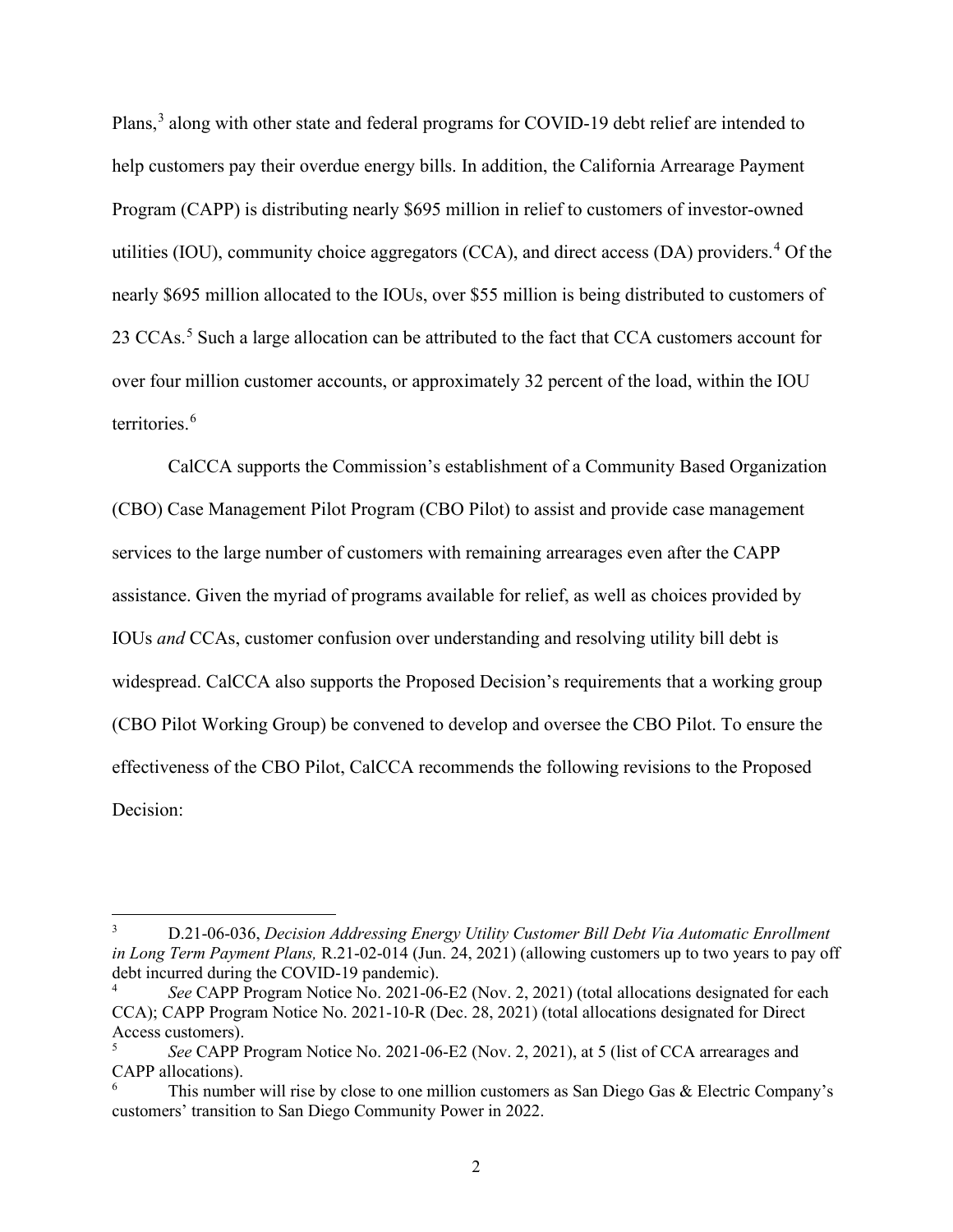- $\checkmark$  Allow one representative from each CCA (and not only a representative from one CCA in each of the IOUs' service territories) to participate in the CBO Pilot Working Group;
- $\checkmark$  Require the CBO Pilot Working Group to ensure that CBO training for case management services incorporate CCA programs and CCA customer needs; and
- $\checkmark$  Include CCA unbundled customers in the targeted communities for the CBO Pilot.

#### <span id="page-6-0"></span>**II. THE PROPOSED DECISION MUST BE REVISED TO ALLOW ONE REPRESENTATIVE FROM EACH CCA TO PARTICIPATE IN THE CBO PILOT WORKING GROUP**

To ensure its effectiveness, the CBO Pilot Working Group must include representatives from all entities involved, including all CCAs that choose to participate. Attachment A to the Proposed Decision requires Pacific Gas and Electric Company (PG&E) to convene the CBO Pilot Working Group with a variety of stakeholder representatives, including one representative from each IOU, and from each IOU service territory, one CCA representative.<sup>[7](#page-6-1)</sup> Therefore, in the CBO Pilot Working Group, all three IOUs will have a representative, but only three out of the over 23 CCAs operating within the IOU service territories will be represented.

CCAs are distinct entities, each with unique policies and programs. One CCA in an IOU's territory cannot adequately represent or communicate the diverse programs or needs of each CCA's customers. In addition, each CCA can contribute invaluable knowledge regarding local CBO offerings as well as the local community. While one representative from various non-LSE stakeholder groups may be sufficient, all load-serving entities (including IOUs and CCAs) should be permitted to participate in the CBO Pilot Working Group to adequately represent the interests of its customers and its program offerings. Accordingly, Attachment A of the Proposed Decision should be revised to allow one representative from each CCA.

<span id="page-6-1"></span>7

Proposed Decision, Attachment A, §§ 2(a) and (b).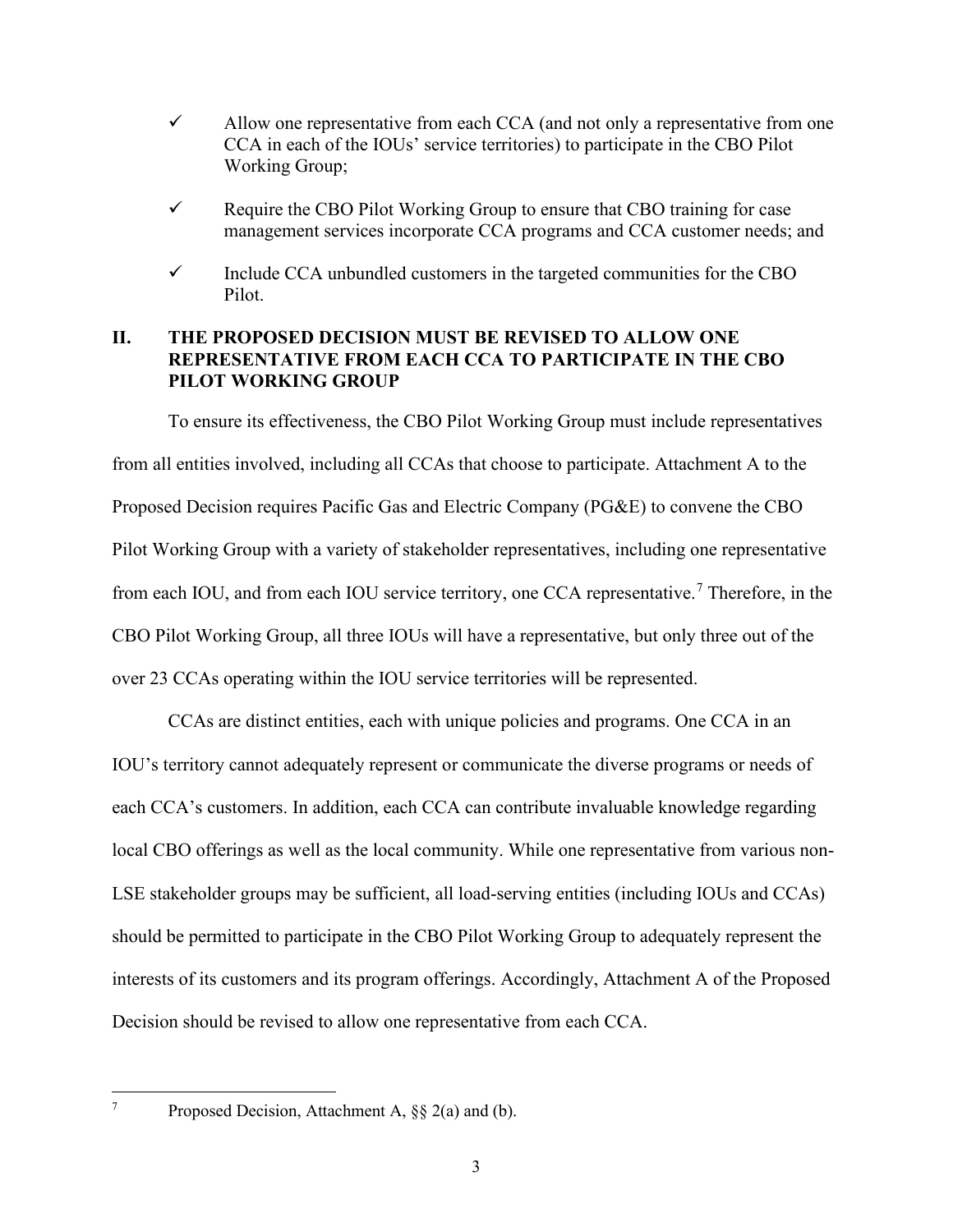#### <span id="page-7-0"></span>**III. THE COMMISSION SHOULD REQUIRE THE CBO PILOT WORKING GROUP TO ENSURE THAT CBO TRAINING FOR CASE MANAGEMENT SERVICES INCORPORATE CCA PROGRAMS AND CCA CUSTOMER NEEDS**

Case management services provided through the CBO Pilot must include effective and accurate messaging regarding *all* programs available to a customer in need, including those provided by an IOU *or a CCA.* The Proposed Decision states that "effective case management requires CBOs to consider all available programs that may reduce customer utility bill debt, immediately and ongoing."<sup>[8](#page-7-1)</sup> The Commission requires the CBO Pilot Working Group to "consider this problem and propose solutions in their final proposal," and to "develop and include in the final proposal strategies to build CBO capacity for case management of the multiplicity of assistance programs."<sup>[9](#page-7-2)</sup> However, the Proposed Decision fails to mention CCA programs or CCA unbundled customers in connection with these strategies. The CBO Pilot Working Group must develop and require fair, accurate, and effective communications from CBOs to customers, which account for whether a customer is an IOU or CCA customer, and all of the applicable programs available to each customer.

The Proposed Decision should be modified as set forth in Appendix A hereto to ensure that CCA programs and customers are fairly represented. CalCCA also recommends revising section 3 of the Straw Proposal in the Proposed Decision's Attachment B to add the following question for the CBO Pilot Working Group to consider:

> f. How will the CBO Pilot incorporate messaging and written training materials formulated to assist both IOU bundled, and CCA unbundled, customers and to fairly, accurately, and effectively communicate the programs available to such customers.

In addition, section 9 of the Straw Proposal should be revised as follows:

<span id="page-7-1"></span><sup>8</sup> Proposed Decision at 20-21.

<span id="page-7-2"></span><sup>9</sup> *Id.* at 21, 30.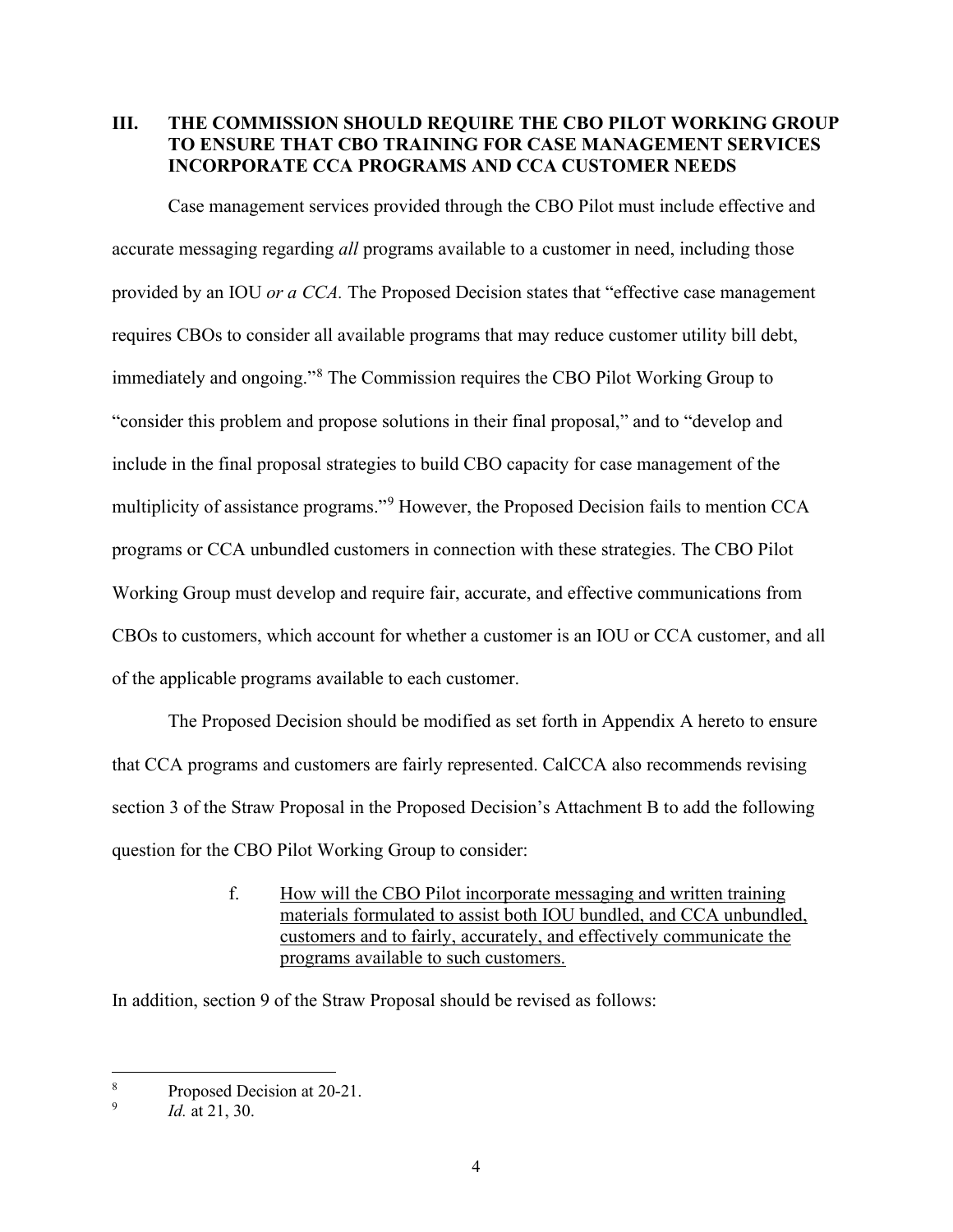- 9. **Contract Administration.** Each IOU serving as a contract administrator will contract with, and pay all CBOs selected for the CBO Pilot. As contract administrator, each IOU will also
	- a. establish a checklist of IOU and/or CCA programs and services for CBOs to utilize in reporting options considered for each customer
	- b. provide initial training and ongoing consultation for each contracted CBO that includes the checklist set forth in subsection a. above, and ensures fair, accurate and effective communications regarding programs available to IOU and CCA customers
	- c. participate in and support the CBO Pilot Working Group
	- d. allow CCAs to participate in the development of any written materials being provided to CBOs to assist in case management services in their service area.

CalCCA further recommends that the CBO Pilot Working Group develop any other measures necessary to ensure that IOU *and* CCA customers can fairly and effectively navigate *all* available program and resource options.

## <span id="page-8-0"></span>**IV. THE PROPOSED DECISION'S RECOMMENDATIONS REGARDING COMMUNITIES TARGETED FOR THE PILOT SHOULD INCLUDE CCA CUSTOMERS**

The Proposed Decision should ensure that the criteria for targeting communities that would benefit from the CBO Pilot are inclusive of customers within each IOU *and* CCA service territories. The Proposed Decision provides target-vulnerable IOU communities for the CBO Pilot, based on the Commission's metrics established in the Affordability proceeding, R.18-07- 006.<sup>10</sup> Attachment D provides a list of targeted communities for the CBO pilot based on those metrics. The Proposed Decision and Attachment D, however, ignore that many customers within the communities listed, as well as many other customers within communities outside of the listed communities, are CCA customers. Importantly, the Proposed Decision, as well as the Attachment B straw proposal, should address how CCA customers within the targeted populations will be

<span id="page-8-1"></span><sup>&</sup>lt;sup>10</sup> *Id.* at 23-24, Attachment D (list of targeted communities).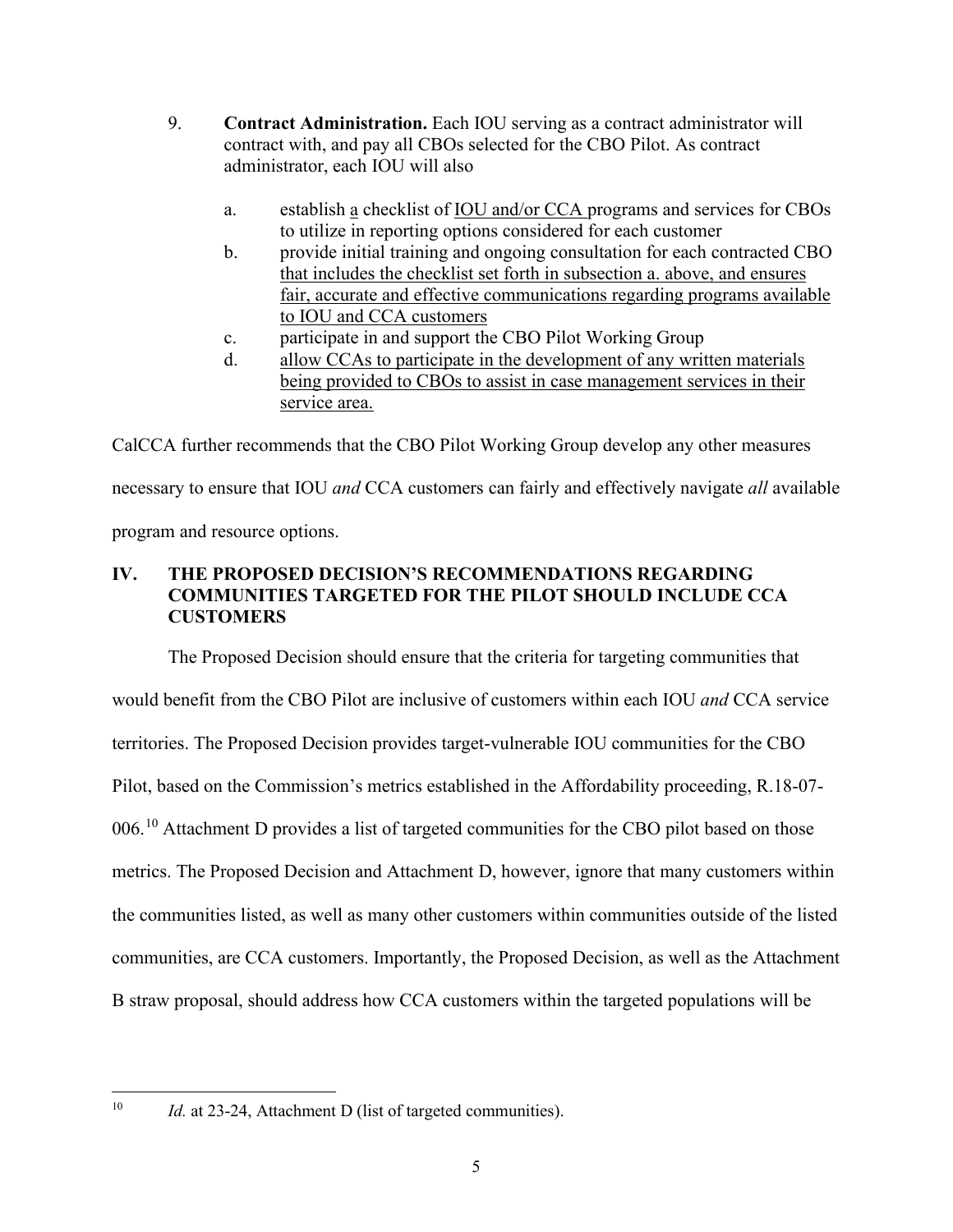included in the CBO Pilot. In addition, the Commission should broaden the reach of the CBO Pilot to include both IOU *and* all CCA service territories.

#### <span id="page-9-0"></span>**V. CONCLUSION**

CalCCA appreciates the opportunity to submit these Comments and requests adoption of the recommendations proposed herein. For all the foregoing reasons, the Commission should modify the proposed decision as provided in Attachment A.

Respectfully submitted,

Guelyn Take

Evelyn Kahl General Counsel and Director of Policy CALIFORNIA COMMUNITY CHOICE ASSOCIATION

March 24, 2022